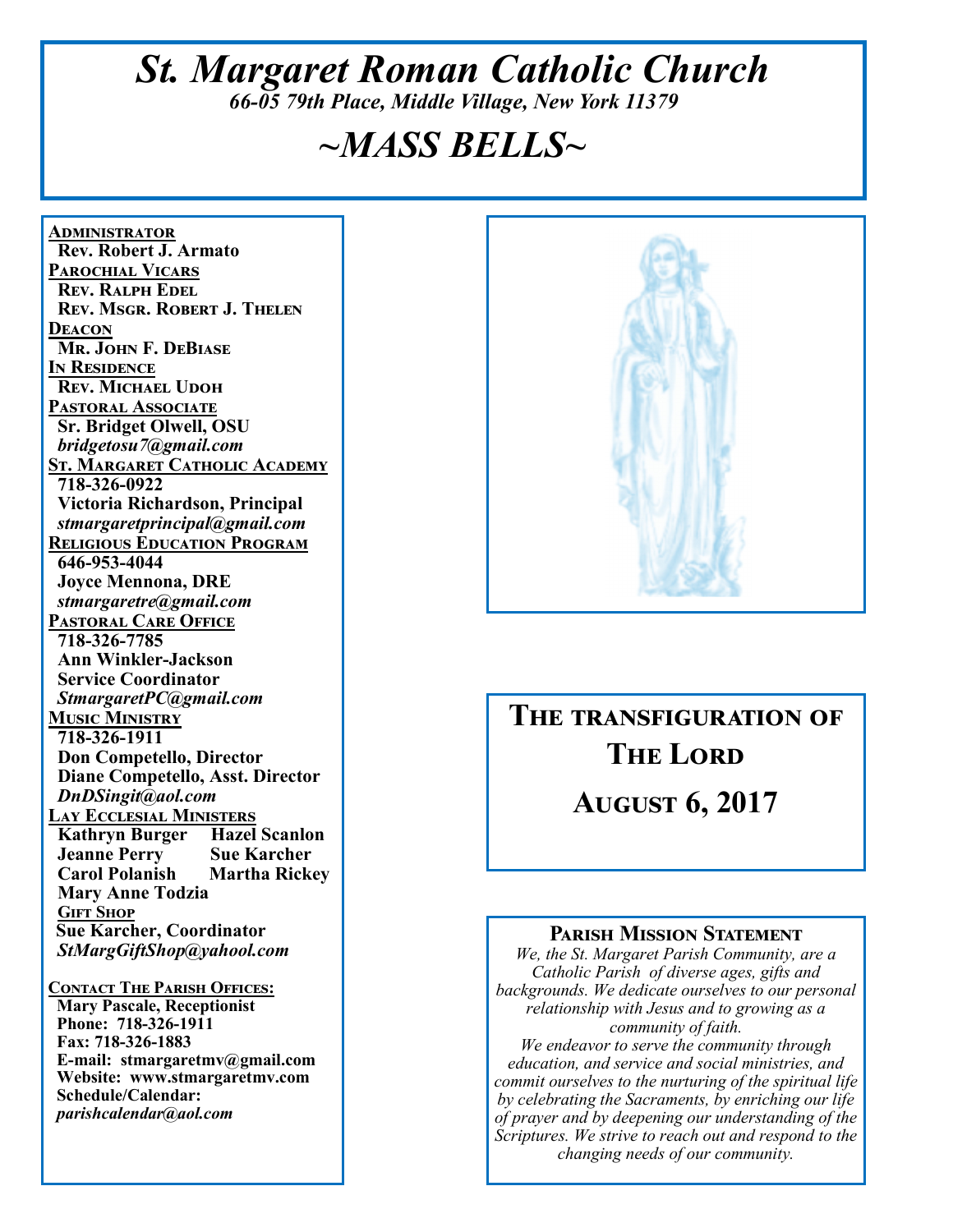# *MASSES FOR THE WEEK*

| SUN.<br>7:30<br>9:00 | <b>AUGUST 6 - THE TRANSFIGURATION</b><br>OF THE LORD<br>People of the Parish<br>Gaspare Scaturro/Calogero e Salvatore<br>DiMaggio/Frank Aguggia<br>The Addario Family<br><b>Francis McDonnell</b><br>5:00PM Irene Darcy |  |
|----------------------|-------------------------------------------------------------------------------------------------------------------------------------------------------------------------------------------------------------------------|--|
| 10:30<br><b>NOON</b> |                                                                                                                                                                                                                         |  |
| MON.<br>7:00<br>9:00 | <b>AUGUST 7 - STS. SIXTUS II/CAJETAN</b><br>Salvatore A. Conte<br>Marie Jatzen                                                                                                                                          |  |
| TUE.<br>7:00<br>9:00 | <b>AUGUST 8 - ST. DOMINIC</b><br><b>Welfare of Casey Kiernan</b><br>Felicia Lupo                                                                                                                                        |  |
|                      | WED. AUGUST 9 - ST. TERESA BENEDICTA                                                                                                                                                                                    |  |
| 7:00<br>9:00         | OF THE CROSS<br>Loretta Byrne<br>Antonino Catalano                                                                                                                                                                      |  |
| THU.<br>7:00<br>9:00 | <b>AUGUST 10 - ST. LAWRENCE</b><br><b>Enrico Franzese</b><br><b>Charles Congemi</b>                                                                                                                                     |  |
| FRI.<br>7:00<br>9:00 | <b>AUGUST 11 - ST. CLARE</b><br>Delia & Thomas Waters<br>Philippo & Leonardo Curatolo                                                                                                                                   |  |
| SAT.                 | <b>AUGUST 12 - ST. JANE FRANCES</b>                                                                                                                                                                                     |  |
| 8:30                 | deCHANTAL<br><b>COLLECTIVE:</b><br>5:00PM Frank Jaklitsch                                                                                                                                                               |  |
| SUN.                 | <b>AUGUST 13 - NINETEENTH SUNDAY</b><br><b>IN ORDINARY TIME</b>                                                                                                                                                         |  |
| 7:30<br>9:00         | People of the Parish<br>Ignazia Scaturro/Domenico e Jenny<br>Laudani/Paolo DiGiovanni/Lea Sansone/<br>Francesco Armano/                                                                                                 |  |
| 10:30                | Giovanni Stabile<br>NOON Fire Lt. Kevin J. & William Pfeifer<br>5:00PM Anthony Santoro/Nancy Gardini                                                                                                                    |  |
|                      |                                                                                                                                                                                                                         |  |

# *SING YOUR SONG*

*Alas for those who never sing, but die with their music within them.* 

# **PARISH INFORMATION**

**If you're not registered, please visit the Rectory office, which is open from Monday through Friday, 9 am to noon and 1 pm to 7:30 pm.** 

**CONFESSIONS** - Saturday, 4-4:45 pm or by appointment with a priest.

**NOVENA** to Our Lady of the Miraculous Medal Mondays after the 9am Mass.

**MORNING PRAYER** daily from Monday through Friday at 8:45 am.

**BAPTISMS** take place on the 1st and 3rd Sundays of the month. Please call the rectory for an appointment and to register your child.

**WEDDINGS MUST** be scheduled at least six months in advance by appointment with a priest or a deacon. Please call the rectory office. For marriage preparation information visit www.pre-cana.org.

**THE BEREAVEMENT GROUP** meets on the 1st and 3rd Thursday of the month at 10 am in the Convent meeting room. Call Ann at 718-326-7785.

**THE ENGLISH CHOIR** rehearses on Tuesday, at 7 pm in the Church. Tenors and baritones needed!

**IL CORO ITALIANO** prattica ogni Domenica prima della Messa Italiana.

**THE CHILDREN'S CHOIR** rehearses on Monday, from 6-7 pm in the Church. For more info, DnDsingit@aol.com

**BOY SCOUT TROOP #119** meets on Tuesdays from 7:15-9 pm in the Parish Hall. New members are welcome, age 10 1/2 & up. Call Mr. Krzewski, 718-894-4099.

**CUB PACK #119** meets on Mondays from 7-8:30 pm in the Parish Hall. New members welcome, age 6 to 10-1/2. Call Mr. Krzewski, 718-894-4099.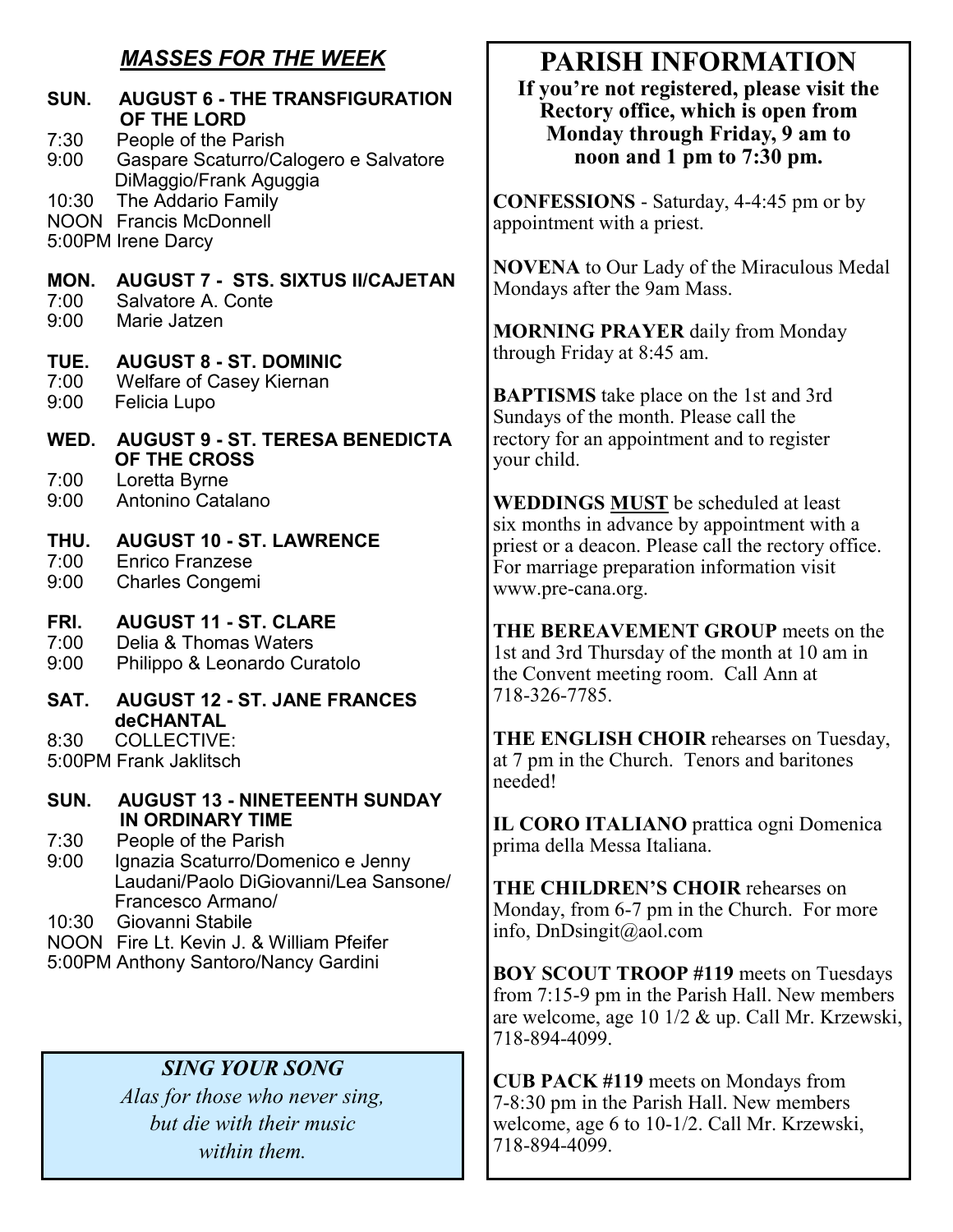# PLEASE PRAY FOR OUR SICK

Karen Guarascio, Connie Faccibene, Eileen Hinrichs, Linda Frazier, Angela Lenihan, Carol Falk, Cari Ann Falk-LoBello, Glen Falk, David J. McConville, Ronald Frazier, John Downer, Robert Sabini, Lee Falk, Patricia Johnson, Scott White, Baby McKinley Kelleher, Isabelle Azzaro, Lucy Lento, Sean Harrison, Michael Russo, Frank Cesare, Justin James Quirke, Rose Healy, Parrish Wert, Michael Hirst, Linda Castagna, Elizabeth Ott, Marion Caracciola, Baby Keila Mary Champoli, Brooke and Alexa Renda, The Ferrugio Family, Dorothy Mai, Marc Gandasegui, Bob & Karen Schaefer, Maureen Harvey, Sandra Slattery, Shirley Chesley, Jim Daniels, Lola Anderson, George MGarry, Michael Mavin, Denis Fink, Marc Pagnozzi, Rose Gorman, Gerard Michels, John Vannata,

> *The names will remain for 3 months ONLY, unless you call 326-1911 and ask for continued prayers*

**Prayer Requests Pray for vocations to the Priesthood and Religious Life. Please pray for our men and women from our Parish serving in the defense of our country: Lt. Col. Thomas Frohnhoefer Sgt. Robert A. Domenici** 



*WE RECALL OUR BELOVED DECEASED Especially, Paul Lawrence, May they rest in Christ's Peace!* 

# *MEMORIALS*

# *WINE & HOST THIS WEEK*

*are offered in memory of Dolores DeBiase at the request of The St. Vincent DePaul Society.* 

### *SANCTUARY LAMP & ALTAR CANDLES THIS WEEK*

*are offered in memory of Caterina Navarra at the request of Giuseppina & Tommy Morreale.* 

### **PROPER ATTIRE FOR MASS**

Please remember that what we do at Mass is a special meeting with our God in His Word and His Sacrament. Dress appropriately for this encounter with the Holy One

# **TODAY'S READINGS**

**First Reading** - I saw one like a Son of man coming on the clouds of heaven (Daniel 7:9-10, 13-14).

**Psalm** - The Lord is king, the most high over all the earth (Psalm 97).

**Second Reading** - Be attentive to the prophetic message, as to a lamp shining in a dark place (2 Peter 1:16-19).

**Gospel** - Jesus was transfigured, and his clothes became white as light (Matthew 17:1-9).

### **READINGS FOR THE WEEK**

| Monday:   | Nm 11:4b-15; Ps 81:12-17;<br>Mt 14:13-21                                                      |  |  |
|-----------|-----------------------------------------------------------------------------------------------|--|--|
| Tuesday:  | Nm 12:1-13; Ps 51:3-7, 12-13<br>Mt 14:22-36 or Mt 15:1-2, 10-14                               |  |  |
|           | Wednesday: Nm 13:1-2, 25 - 14:1, 26-29a,<br>34-35; Ps 106:6-7ab, 13-14, 21-23;<br>Mt 15:21-28 |  |  |
| Thursday: | 2 Cor 9:6-10; Ps 112:1-2, 5-9;<br>Jn 12:24-26                                                 |  |  |
| Friday:   | Dt 4:32-40; Ps 77:12-16, 21;<br>Mt 16:24-28                                                   |  |  |
| Saturday: | Dt 6:4-13; Ps 18:2-4, 47, 51;<br>Mt 17:14-20                                                  |  |  |
| Sunday:   | 1 Kgs 19:9a, 11-13a; Ps 85:9-14;<br>Rom 9:1-5; Mt 14:22-33                                    |  |  |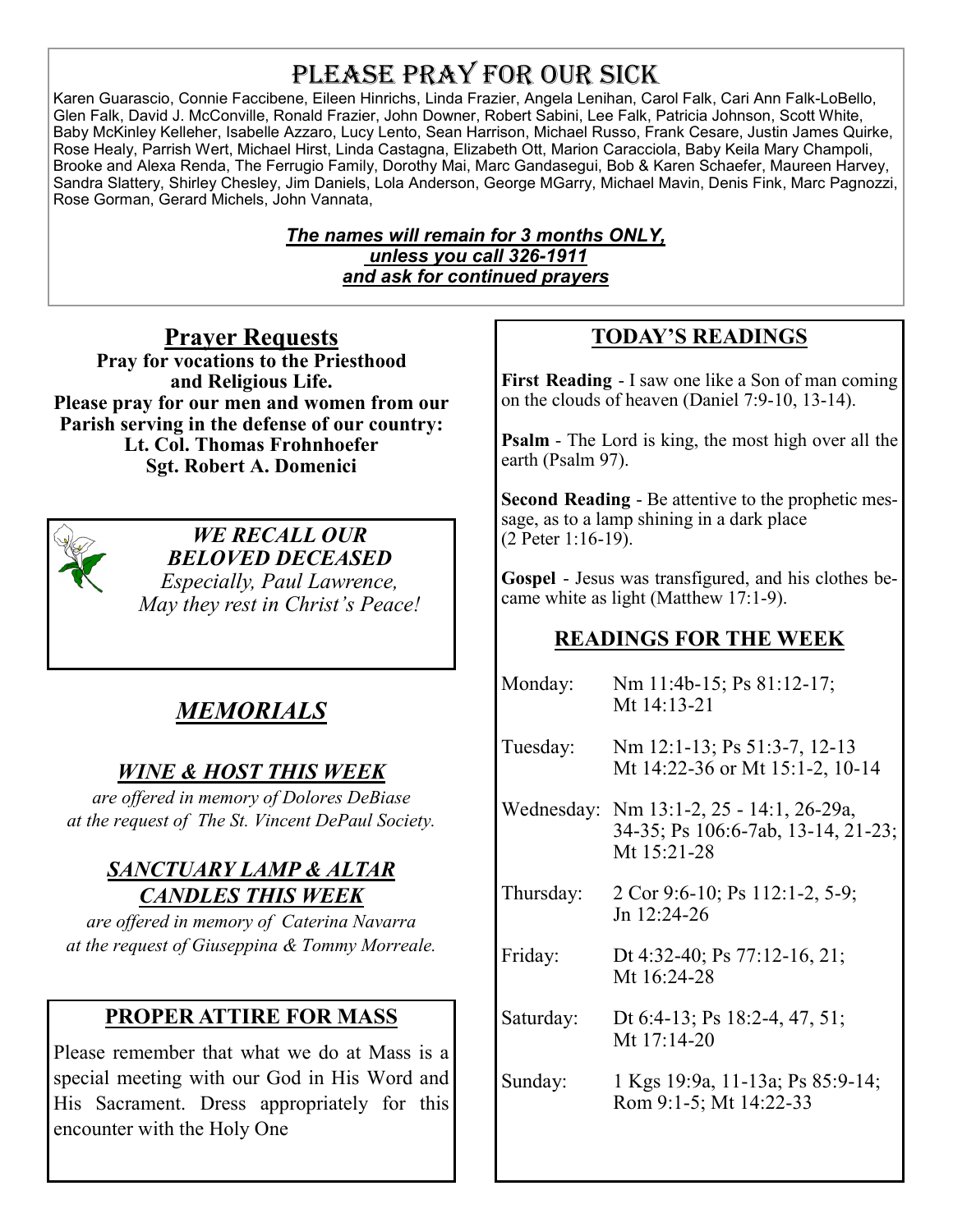*RELIGIOUS EDUCATION REGISTRATION*  is now available online! Click here: http.//stmargaretmv.com/religiouseducationprogram/ online-form/or visit our website at www.stmargaretmv.com and go to the Religious Education Program page. You can print forms and drop them off, or fill out the forms right online as well as pay online. We offer our program on Wednesdays for grades 1-8. Grades 1-4 meet from 4-5:30pm and the older grades meet evenings from 7-8:15pm. We are also offering an enrichment class for grade 8 that meets on Mondays from 4-5:15pm. If you have questions, please feel free to call 646-953-4044 or email stmargaretre@gmail.com, refer to the website or our parish app for updates in Religious Education. Blessings! **~ Ms. Joyce** 

## **FAITH DIRECT**

 Thank you for being a part of our St. Margaret Parish family. I appreciate all that you do for our parish and community by sharing your God-given gifts of time, talent, and treasure. Your active participation in the life of our parish helps us to fulfill our vision and mission.

 As you prepare for the end of summer and the start of a busy fall, consider that St. Margaret Parish continues to be open for Mass, numerous activities, and the Sacraments. Consider enrolling in eGiving through *Faith Direct* so that your gift can reach us even when you cannot. Your generosity through *Faith Direct* can help provide the consistent resources we need to operate our parish ministries.

 **Our collections have fallen well below the level needed to meet payrolls and bills.** 

Visit www.faithdirect.net and use our Church code **NY299.** 

 Thank you for your continued support of our parish family! May God, who is never outdone in generosity, bless you,

**~Fr. Armato** 

# **SAVE THE DATE . . . OCTOBER 7, 2017 WILL HOLD PARISH FALL DINNER/DANCE WATCH FOR FURTHER ANNOUNCEMENTS**



#### **A SIX WEEK PROGRAM**

**Why? To know God better To grow spiritually To meet new people To talk about God To improve ourselves To be rejuvenated** 

**Check out the weekly bulletin for further details SEASON 3 SIGN-UP September 10th & 17th** 

#### **EMERGENCY BLOOD DRIVE**

Blood supplies in NYC are low again this summer. The NY Blood Center will conduct a drive at St. Margaret *Parish Hall*  next Sunday, August 13 from 9:00 AM to 3:00 PM. **As a special thank you, all donors will receive 2 tickets to a NY Mets game.** 

*Eligibility:* Blood Donor card or ID card with signature or photo; minimum weight of 110 lbs.; age 16-75 (16 year-olds must have parent's permission; over 75's must bring a doctor's note). For more information and/or to make a blood donation appointment e-mail parishcalandar@aol.com **PLEASE COME . . . TOGETHER WE CAN MAKE A DIFFERENCE**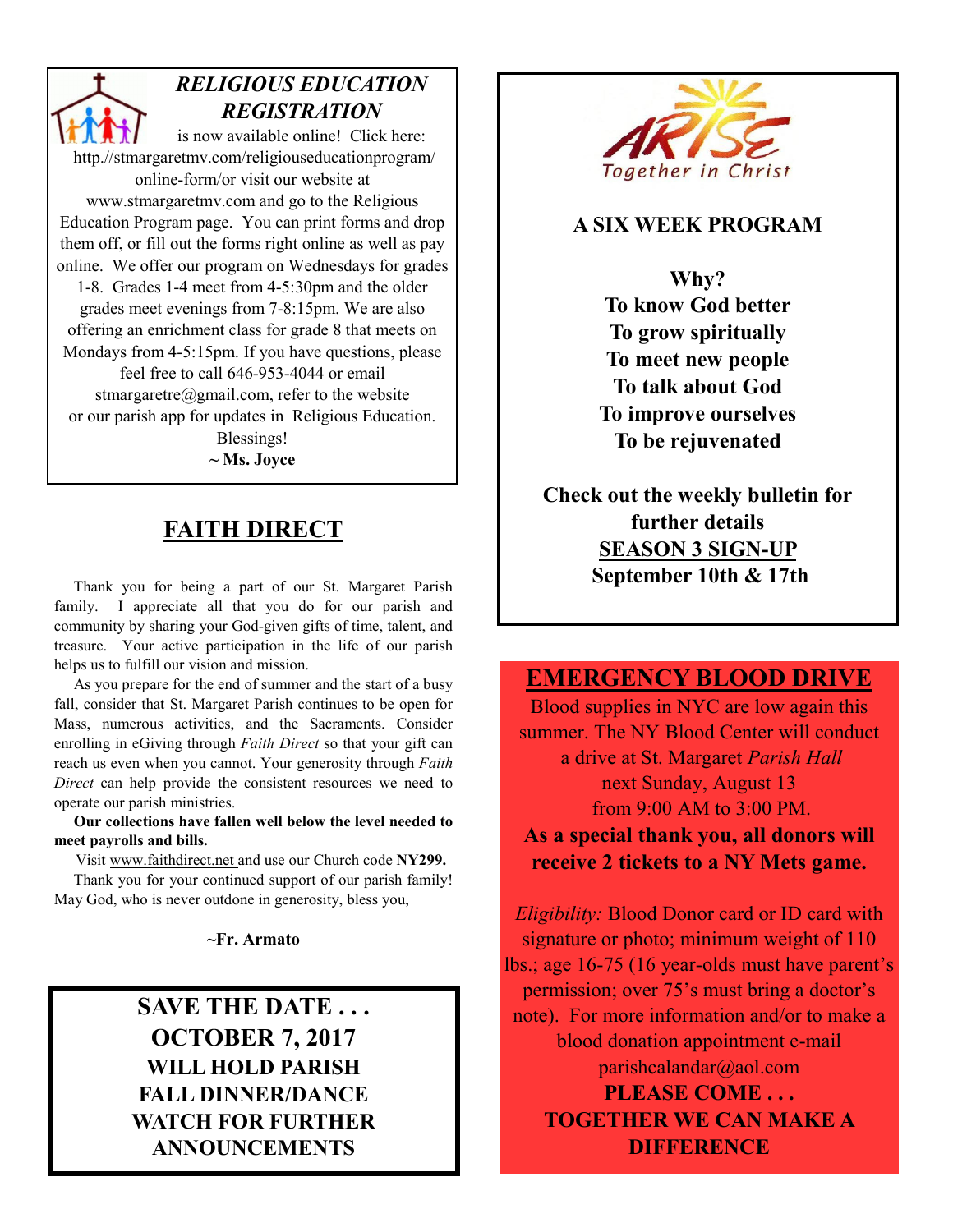# **DEANERY NEWS . . . HOLY LAND PILGRIMAGE**

10 days in the Holy Land, November 6-15, 2017 Hosted by Fr. John Mendonca, Pastor Our Lady of the Angelus Parish Only \$3,299 p/p, double occupancy from N.Y. For more information, contact Fr. Mendonca at 718-897-4444 or frjohn6363@gmail.com

#### *TREASURES FROM OUR TRADITION*

 As the Latin Mass evolved in the first six centuries, the central prayer, what the Greeks called the anaphora and what we call today Eucharistic Prayer, became fairly standard almost everywhere in the West. What we now know as Eucharistic Prayer I, or the Roman Canon, took a complex shape, not at all like the fluid and spontaneous prayers of early Rome, but a real architectural construction.

 The city of Rome was in a terrible condition by that time, and a series of political upheavals, plagues, and invasions swept through. Not much of Rome's former glory was left standing, except for the Pope, who became a symbol of protection and hope for the troubled people. The structures of law and administration were swept away in the chaos, and the Pope gradually assumed authority to restore and maintain order. Soon, the public liturgy of Rome became the city's only glory. The Romans wanted "good order" not only in their civic life, but in the liturgy. One prayer, increasingly enriched by music (although when the music tried to overtake the prayer the Pope banned musical instruments entirely) was the new rule of the day. That one prayer, the Roman Canon, was solidly in place when the first liturgical book we have, the Leonine Sacramentary of 540, was compiled.



THE ST. VINCENT dePAUL FOOD PANTRY is located at 66-25 79 Place The pantry is open on WEDNESDAY from 10am to 12 Noon.

**Due to the large food donation (1700 items) from Eagle Scout candidate, Sebastian, the food pantry can no longer accept food donations due to lack of space. Exceptions are ground coffee, canned or powdered milk, canned meats and canned fruit. Thank you for your generosity.** 

#### **SAINT MARGARET GIFT SHOP**

Open Saturdays, 4pm - 5pm and Sundays, 9am - 1pm We have a selection of religious goods: Rosaries - Medals - Gifts - Crucifixes Statues - Bibles and other books **AND MORE!** 

If we don't have it, we'll try to get it for you. The Gift Shop is located in the rectory. Please use the red side door in the parking lot. If the door is closed, please knock.

Contact us: StMargGiftShop@yahoo.com

#### **THE GIFT SHOP WILL BE CLOSED ON WEDNESDAYS DURING JULY AND AUGUST**

#### **THE MINISTRY OF CONSOLATION NEEDS YOUR HELP!**

We are looking for volunteers to act as companions, greeters and bakers. Couples are encouraged to join and would be able to work together. Training is provided, and the only requirement for a position is empathy and wanting to help others through a difficult time. People who are still working full time can also participate. For further information please contact Martha Rickey, 646-321-3291 or marspeaks@aol.com.